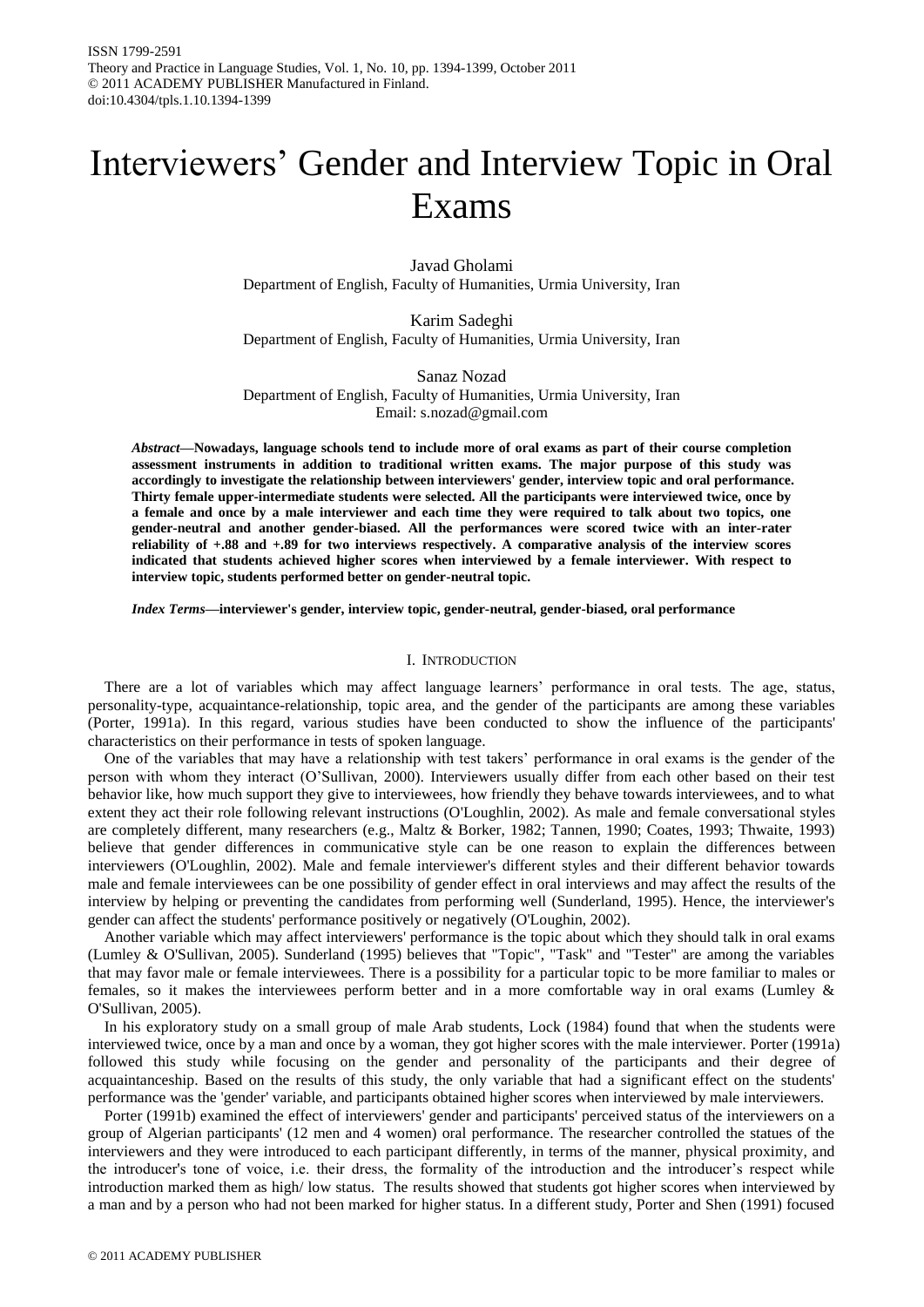on the effect of gender; status and interaction style (male/female) and found no significant relationship between these factors and the students' performance. However, based on the findings of this study, students got higher scores when interviewed by a woman.

O'Sullivan (2000) studied the effect of the interviewers' gender on students' oral performance. The results of his study supported the findings of Porter and Shen (1991) that interviewers' gender affected the interviewees' performance. The results also showed that participants had produced language more accurately when interviewed by a woman. Lumley and O'Sullivan (2005) examined the effect of the test-takers' gender, the gender of the audience and topic on test-takers' performance and claimed that the task topic might have an effect on test-takers' performance especially if the gender of the audience varies. They hypothesized that males might outperform females if the task topic is male-oriented especially when the audience is male while with female audience there can be slight advantage to males, i.e. male-oriented topic along with male audience makes the topic harder for females.

As English education in Iran tend to improve Iranian English learners' communicative ability, testing methods has been changed in recent years and most of the language institutes try to assess students' language proficiency using oral exams, however one of the problems which most of the Iranian English learners are facing with during oral exams is the presence of some factors like audiences and tasks which may act as barriers.

Thus, this study takes an aim to investigate the relationship between interviewers' gender and interview topic with students' oral performance. The correlation between interviewers' gender and interview topic with students' oral performance was calculated respectively. More specifically, the study reported in this article addressed the following questions:

1. Is there any relationship between interviewers' gender and EFL learners' performance in oral exams?

2. Is there any relationship between the nature of the topic and EFL learners' performance in oral exams?

### II. METHOD

#### *A. Participants*

Thirty Iranian EFL learners studying at Jahad Daneshgahi Language Institute in Urmia, Iran, participated in this study. All the participants were female with upper-intermediate proficiency level. Their language proficiency was rated as upper-intermediate based on the institute's in-house placement test and final exam results. The participants were preferred to be female because of the women's socio-cultural status in Iran which may have relationship with their performance when they interact with the opposite sex. The mean age of the participants was 20. Two interviewers (one man and one woman) also participated in this study. They were experienced English teachers who had interviewed students for many years at this institute.

## *B. Instruments*

Two series of interviews (one by a female and one by a male) were conducted in this study to ascertain the relationship between interviewers' gender and test-takers' oral performance.

#### *C. Procedure*

This study was conducted at Jahad Daneshgahi Language Institute in Urmia, Iran. All students with intermediate level of proficiency who study at this institute are required to take part in a two-phase final exam (a written test and an oral interview) if they want to continue their studies in upper levels. In fact this exam can be considered a placement test which determines whether students are eligible to enroll at upper-intermediate level classes or not. In order to have participants with the same proficiency level, the researchers chose 30 students who were successful in passing the written exam, so all the participants were considered upper- intermediate.

All these 30 students were asked to take part in oral interview as their part of final exam assessment. All the students were interviewed twice, once by a female interviewer and once by a male interviewer and each time they were asked to talk about two topics (one gender-neutral and one gender-biased). The topics were chosen based on a consensus by 10 experienced teachers. 18 gender-neutral and 18 gender-biased topics which had been used in IELTS interviews in the past were chosen. At the same time 10 experienced teachers who had taught at this institute for several years were selected and asked to choose the topics that were the most appropriate ones for the interview regarding participants' proficiency level.

The topics which were chosen by most of the teachers were selected as the interview topics. In order to for the results to be comparable, it was necessary for the interviews to be similar, but not in a way that the second interview would be considered as a mere replication of the first one. As a result, two similar, but not identical interviews were conducted. In other words, both interviews followed the same structures with the same general topic area, but with different specific content. As participants were required to take part in two interviews and as talking about the same topics twice may have provided the possibility for the better performance in the second interview, two other topics which were similar to the first ones and which required the same amount of knowledge and proficiency as the first ones were chosen. All in all, in this study 4 topics were used in total (two gender-neutral and two gender-biased).

Considering Iranian culture, in which it is embarrassing for a woman to speak with an opposite sex and taking into account the additional embarrassment which may be caused by the topics that are embarrassing by nature, in this study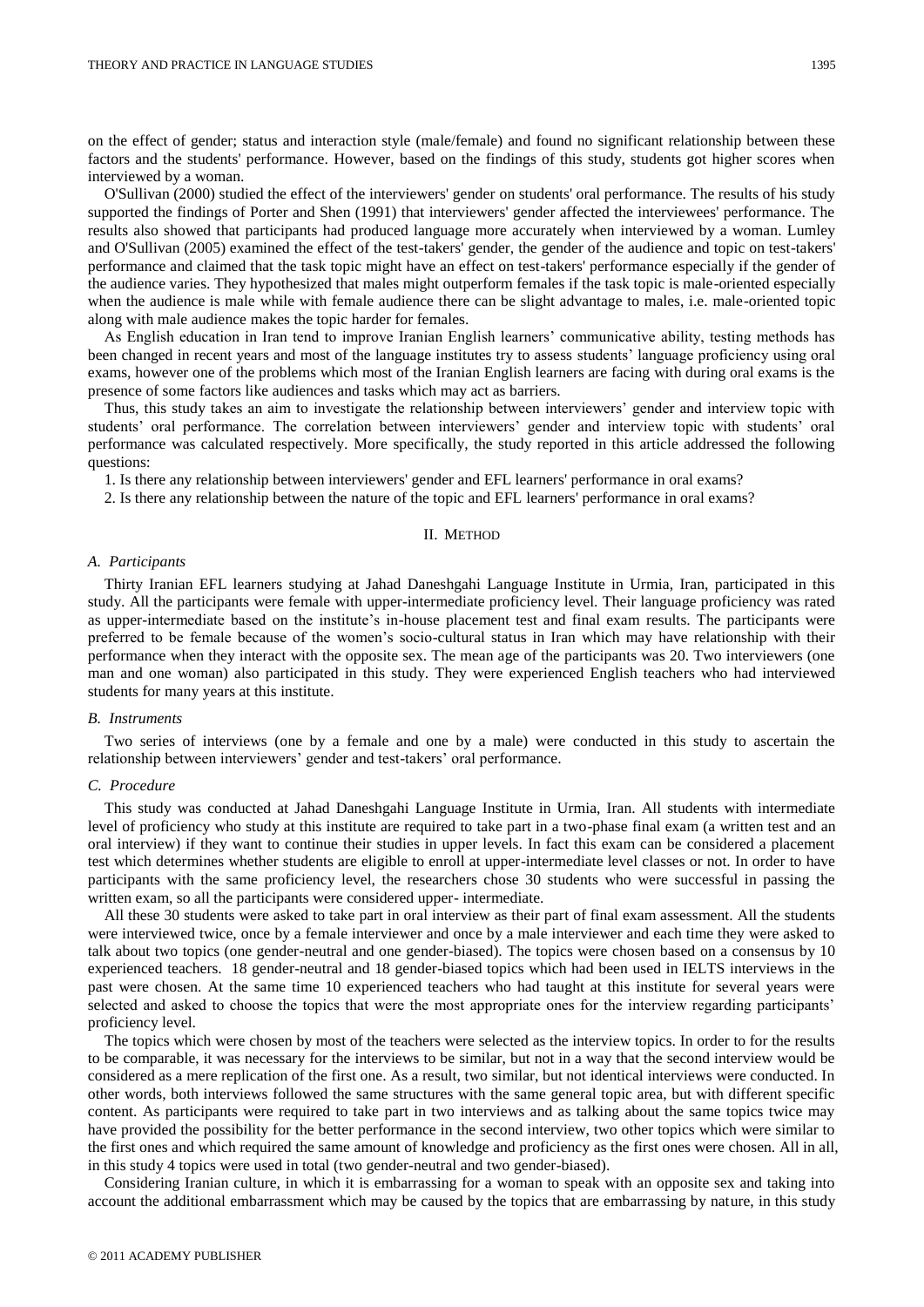gender-neutral topic refers to the topics which are not embarrassing to both genders, while gender-biased topics are considered as the topics that are embarrassing and make female students feel uncomfortable, especially when talking with a male interviewer.

All interviews were conducted under similar conditions in a pair of adjacent interview rooms. The first interview was conducted by a female interviewer and students were required to talk about two topics, i.e. first, gender-neutral one, namely: *How do you spend your weekends?* secondly, gender-biased: W*hat is your idea about engagement period?* All the performances were scored at the time of the interview by the interviewer discretely, i.e. she awarded scores using a four scale criteria (vocabulary, grammar, fluency and pronunciation, see appendix).

Each test-taker was awarded two scores, one for gender-neutral topic and one for gender-biased topic and the mean score of two topics was obtained. Meanwhile, all the interviews were audio taped for further reference. In order to establish inter-rater reliability, the performances of five students were scored once more by one of the researchers to be compared with the score given by the interviewer himself/herself. The value of correlation coefficient ( $\alpha$ = +0.88) showed that there was a high degree of agreement between the scores given by two raters, and it was concluded that the scores awarded by the interviewer were reliable and the rest of the performances were scored only by the female interviewer.

In order to see whether interviewers' gender has any relationship with students' performance, a parallel interview (with similar topics as the first interview, i.e. first, gender-neutral: How do you spend your free time? Second, genderbiased: What is your idea about marriage?) was conducted by a male interviewer. All the interviews were audio taped and all the performances were scored in the same way as the first interview. In order to establish inter-rater reliability, like the first interview, the performances of 5 students were scored by one of the researchers. As the coefficient of correlation was +0.89, it was concluded that the scores awarded by the interviewer were reliable and the rest of the performances were scored only by the male interviewer.

# III. RESULTS

# *A. Descriptive Statistics for the Oral Test Grades*

This subsection reports quantitative findings for students' oral test grades considering interviewers' gender and interview topic.

|                                                                                                            | TABLE 1. |                         |  |
|------------------------------------------------------------------------------------------------------------|----------|-------------------------|--|
| DESCRIPTIVE STATISTICS FOR STUDENTS' ORAL TEST SCORES CONSIDERING INTERVIEWERS' GENDER AND INTERVIEW TOPIC |          |                         |  |
|                                                                                                            | М        |                         |  |
| Female interviewer                                                                                         | 65.86    | 7.76                    |  |
| Male interviewer                                                                                           | 60.86    | 8.63                    |  |
| Gender-neutral topic                                                                                       | 63.86    | 6.47                    |  |
| Gender-biased topic                                                                                        | 62.86    | 7.63                    |  |
| Note. $M =$ mean                                                                                           |          | $D=$ standard deviation |  |

# *B. Interviewers' Gender and Students' Oral Performance*

In order to see if there is a relationship between interviewers' gender and students' oral performance, correlation between two variables was calculated and since one of the variables, i.e. interviewers' gender was dichotomous and the other, i.e. oral performance was continuous, Pearson correlation was used for this purpose (Pallant, 2007). Tables 2 indicate the corresponding coefficients.

| TABLE <sub>2</sub> .                                                        |               |  |  |
|-----------------------------------------------------------------------------|---------------|--|--|
| PEARSON CORRELATION FOR INTERVIEWERS' GENDER AND STUDENTS' ORAL TEST SCORES |               |  |  |
| Pearson Correlation                                                         |               |  |  |
| Interviewers' gender and oral test grades                                   | 44            |  |  |
|                                                                             | Note, $P<.05$ |  |  |

As it is shown in table 2, the Pearson correlation between interviewers' gender and students' oral test scores was statistically significant  $(r-.44, p=.01)$ , and as it was shown in table 1, students obtained higher scores with the female interviewer.

# *C. Interview Topic and Students' Oral Performance*

To investigate the relationship between the nature of interview topic and students' oral test grades, another Pearson correlation was run between interview topic and students' oral test grades.

| TABLE 3.                                                               |               |    |  |
|------------------------------------------------------------------------|---------------|----|--|
| PEARSON CORRELATION FOR INTERVIEW TOPIC AND STUDENTS' ORAL TEST GRADES |               |    |  |
| <b>Pearson Correlation</b>                                             |               |    |  |
| Interview topic and oral test grades                                   | 96            | 00 |  |
|                                                                        | Note, $P<.05$ |    |  |

1396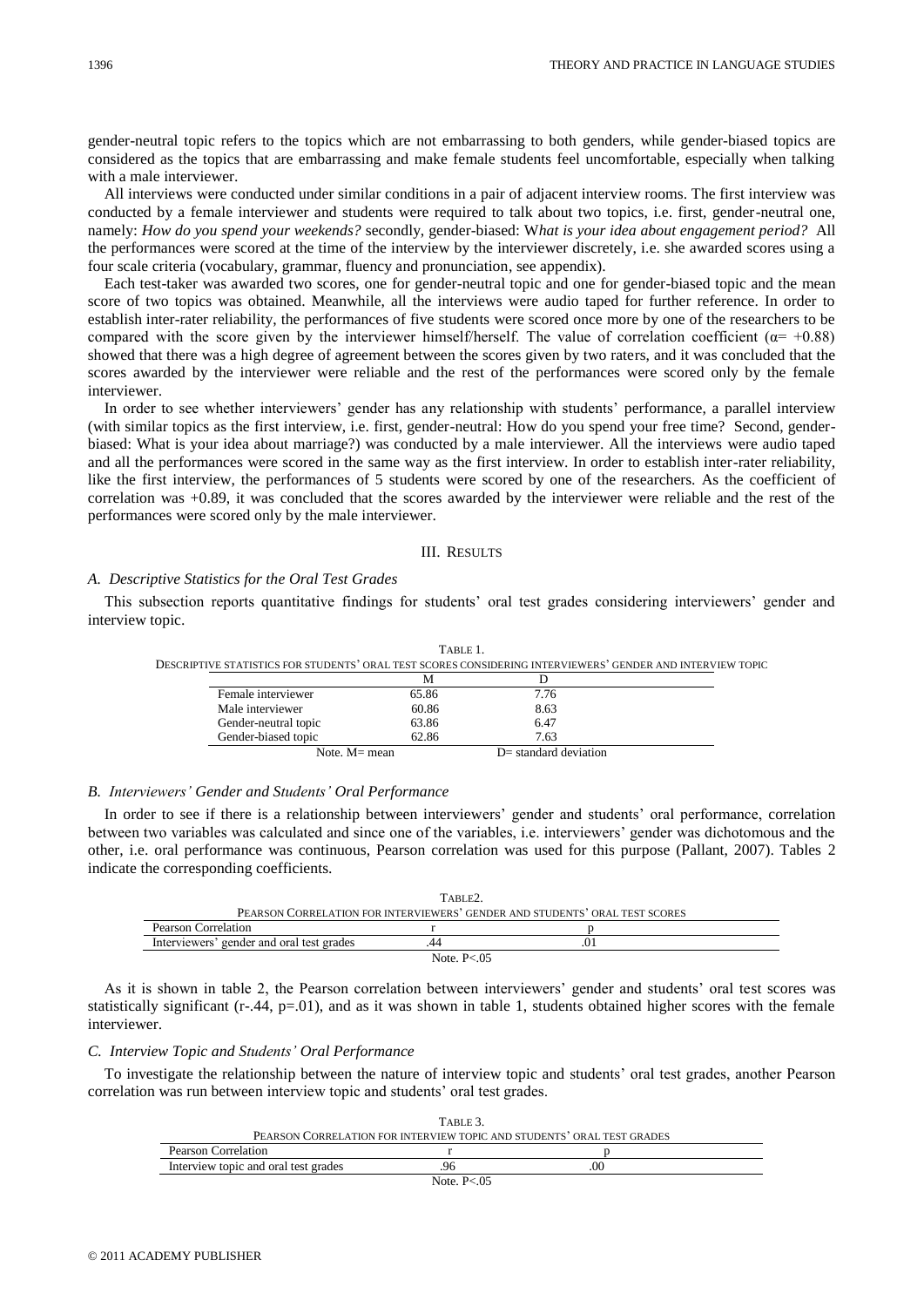Table 3 indicates that the correlation between interview topic and students' oral test grades was statistically significant (r=.96, p=.00), and as it was shown in table 1, students obtained higher scores on gender neutral topic.

## IV. DISCUSSION

# *A. Interviewers' Gender and Oral Performance*

Investigating the relationship between interviewers' gender and students' oral performance showed that students performed better when interviewed by a female interviewer. As it was mentioned earlier, considering Iranian culture, it was expected to find a relationship between interviewers' gender and students' oral performance, that students were expected to perform better with the female interviewer.

There have been a number of studies which have investigated the possibility of a gender effect in oral interviews. Like the present study, most of these studies showed that there was a relationship between gender and test scores, but the findings differed from one study to another one. In other words, some studies reported that students obtained higher scores when interviewed by a male interviewer (Locke, 1984; Porter, 1991a; 1991b) and some others found that students got higher scores when interviewed by a female interviewer (Porter and Shen, 1991; O'Sullivan, 2000). Buckigham (1997) is among the researchers who claimed that women might feel more comfortable talking to a female interviewer; she found the same-sex effect on Japanese EFL learners' oral performance.

On the other hand, the findings of the present study contradict with the outcomes of the study which was conducted by O'Loughlin (2002), according to which there was no gender effect in interviews. He tried to find not only the impact of interviewers' gender, but also the impact of the gender of test takers and raters on test scores in IELTS interviews, and found that gender did not have a significant effect on the IELTS oral interview.

To explain the contradiction between the findings of his study, and other recent studies, we can refer to O'Loughlin (2002) who stated that the inconsistency of the findings might result from social identities of the test-takers and interviewers, i.e. their age, gender, and ethnicity as well as the characteristics of the testing context, like the country where it is administered, and the purpose of the test.

#### *B. Interview Topic and Oral Performance*

Another focus of this study was on the relationship between interview topic and students' oral performance. As it was expected, students obtained higher scores when they were required to talk about gender-neutral topic. There are many topics which are embarrassing for Iranian women to talk about; engagement and marriage are two examples of these embarrassing topics which are difficult for Iranian women to talk about and they prefer not to talk about such topics.

A study conducted by Lumley and O'Sullivan (2005) investigated the impact of topic on students' performance, but gender-biased topic in this study refers to topic which is more interesting and familiar to males, like horse racing which is male-oriented and housing and places to visit which are gender-neutral. They reported that males might outperform females if the task topic is male-oriented especially when the audience is male while with female audience there can be slight advantage to males, i.e. male-oriented topic along with male audience make the topic harder for females.

#### V. CONCLUSION

Interviewer' gender and interview topic are among the variables which have been investigated by many researchers and it was found as a variable which may have a positive or a negative relationship with students' oral performance. Based on the findings of the present study, interviewers' gender has a relationship with students' oral performance and students performed better with female interviewer. Considering interview topic it was found that students performed better on gender-neutral topic.

|                                                                     | APPENDIX. INTERVIEW QUESTIONS. |                                                                 |          |  |
|---------------------------------------------------------------------|--------------------------------|-----------------------------------------------------------------|----------|--|
| Name:                                                               |                                | level:                                                          |          |  |
| <b>Topic 1</b>                                                      |                                |                                                                 |          |  |
| How do you spend your weekends?                                     |                                |                                                                 |          |  |
|                                                                     |                                | Do you spend your weekends in different way from weekdays? How? |          |  |
| Where do you go?                                                    |                                |                                                                 |          |  |
| Who do you spend your weekends with? Why do you prefer this person? |                                |                                                                 |          |  |
| Fluency                                                             | and                            | coherence:                                                      | $1 - 25$ |  |
|                                                                     |                                |                                                                 |          |  |
|                                                                     |                                |                                                                 |          |  |
| Vocabulary: 1-25                                                    |                                |                                                                 |          |  |
|                                                                     |                                |                                                                 |          |  |
|                                                                     |                                |                                                                 |          |  |
| Grammatical range and accuracy: 1-25                                |                                |                                                                 |          |  |
|                                                                     |                                |                                                                 |          |  |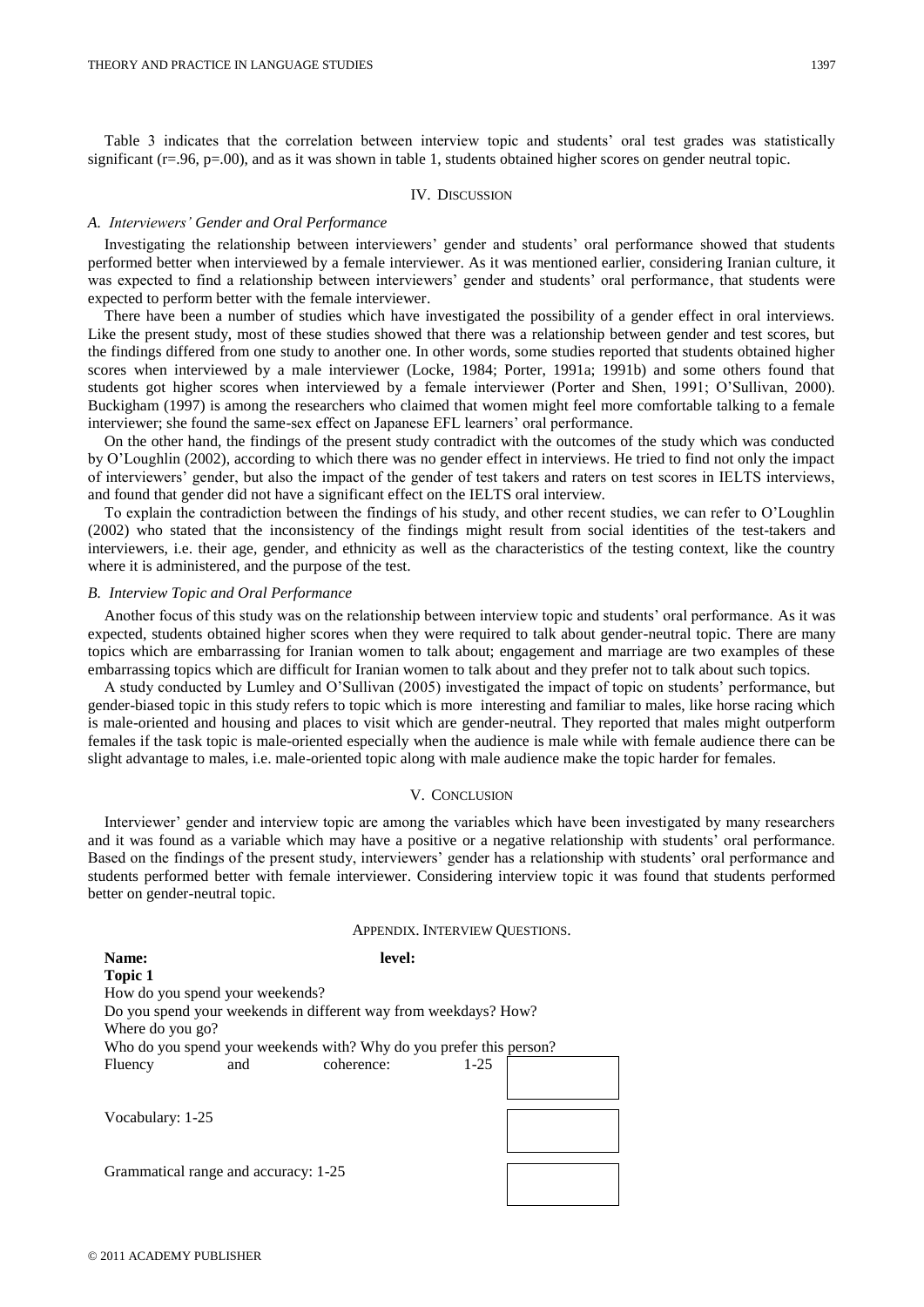| Pronunciation: 1-25                                                                                                                                                                                                                                                                                                                                                               |  |
|-----------------------------------------------------------------------------------------------------------------------------------------------------------------------------------------------------------------------------------------------------------------------------------------------------------------------------------------------------------------------------------|--|
| Total score: 1-10                                                                                                                                                                                                                                                                                                                                                                 |  |
| <b>Topic 2</b><br>What is your idea about engagement period?<br>Do you like to get engaged before getting married?<br>Do you think that being engaged affects marriage? How?<br>Is being engaged for a long time good? Why?<br>How long do you like to stay engaged?<br>What are the advantages and disadvantages of engagement period?<br>coherence:<br>Fluency<br>$1-25$<br>and |  |
| Vocabulary: 1-25                                                                                                                                                                                                                                                                                                                                                                  |  |
| Grammatical range and accuracy: 1-25                                                                                                                                                                                                                                                                                                                                              |  |
| Pronunciation: 1-25                                                                                                                                                                                                                                                                                                                                                               |  |
| Total score: 1-100                                                                                                                                                                                                                                                                                                                                                                |  |
|                                                                                                                                                                                                                                                                                                                                                                                   |  |
| level:<br>Name:<br><b>Topic 1</b><br>How do you spend your free time?<br>What is the most enjoyable activity you do in your free time? Why?<br>Do you like to spend your free time alone? Why?<br>Who do you like to spend your free time with? Why do you prefer this person?<br>coherence:<br>Fluency<br>$1-25$<br>and                                                          |  |
| Vocabulary: 1-25                                                                                                                                                                                                                                                                                                                                                                  |  |
| Grammatical range and accuracy: 1-25<br>Pronunciation: 1-25                                                                                                                                                                                                                                                                                                                       |  |
| Total score: 1-100                                                                                                                                                                                                                                                                                                                                                                |  |

Talk about your expectations of marriage.

What are the characteristics of your ideal husband?

Do you like to have right to propose to your favorite boy for marriage?